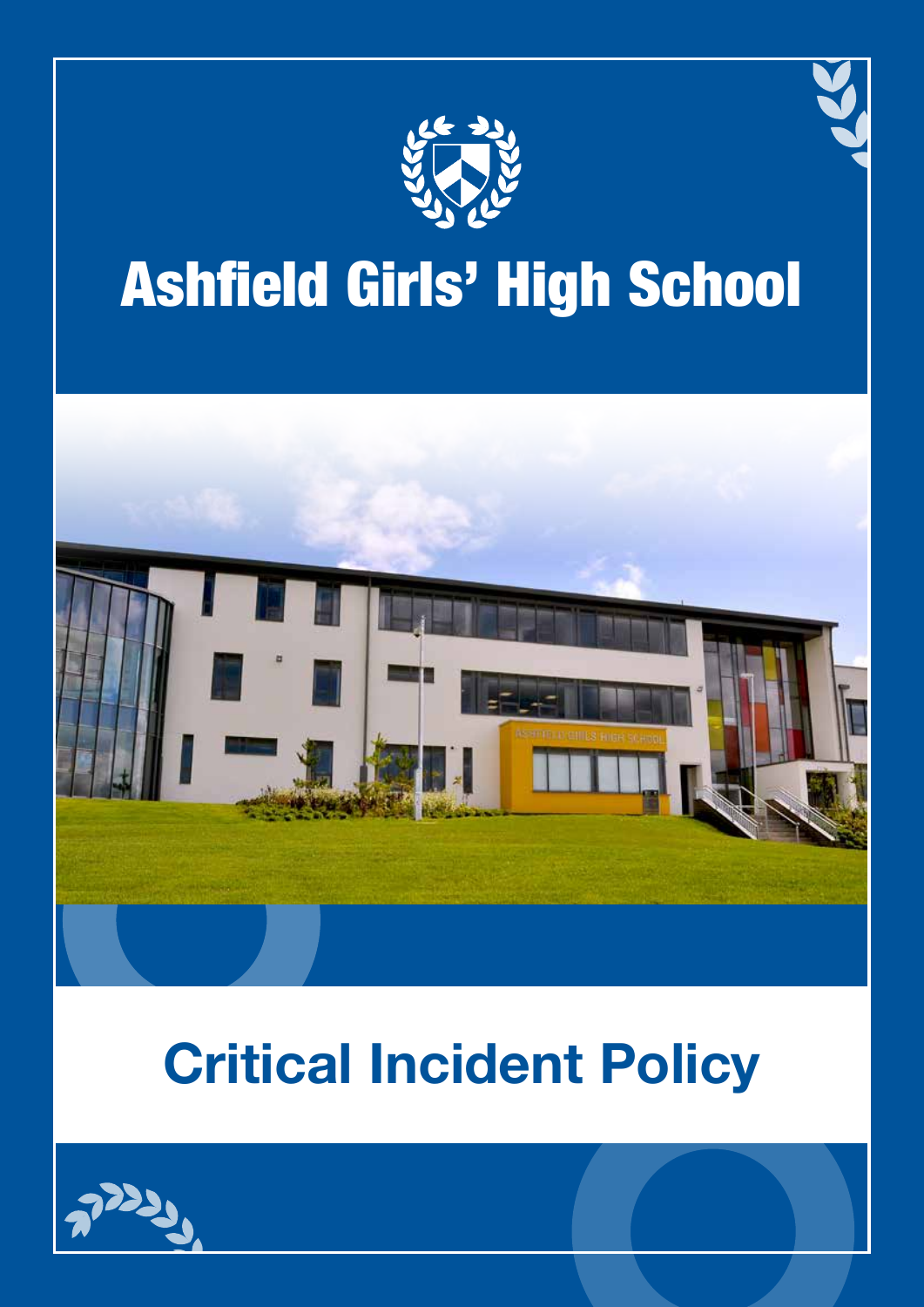**2**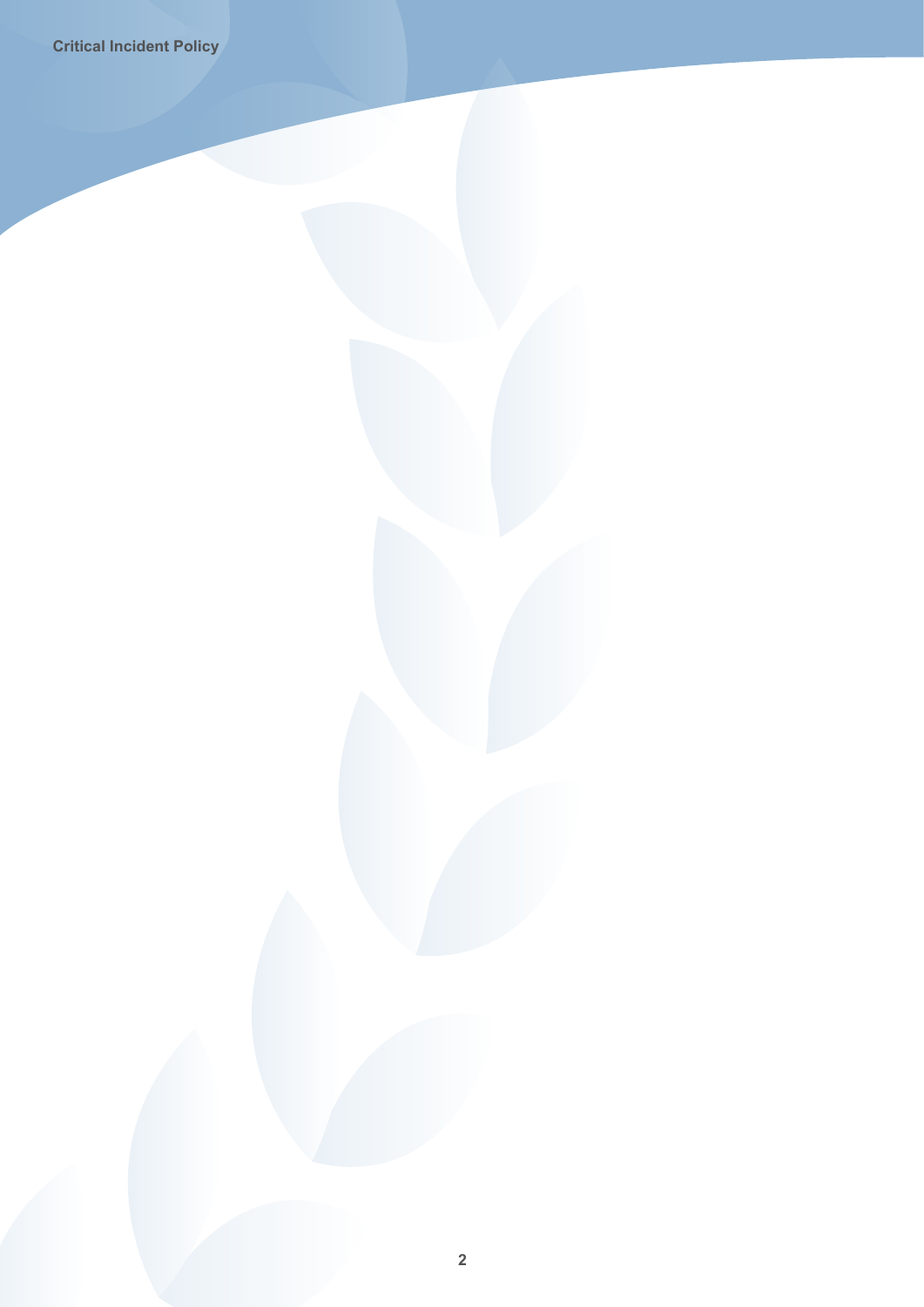**Critical Incident Policy**



# **Ashfield Girls' High School**

# **CRITICAL INCIDENT POLICY**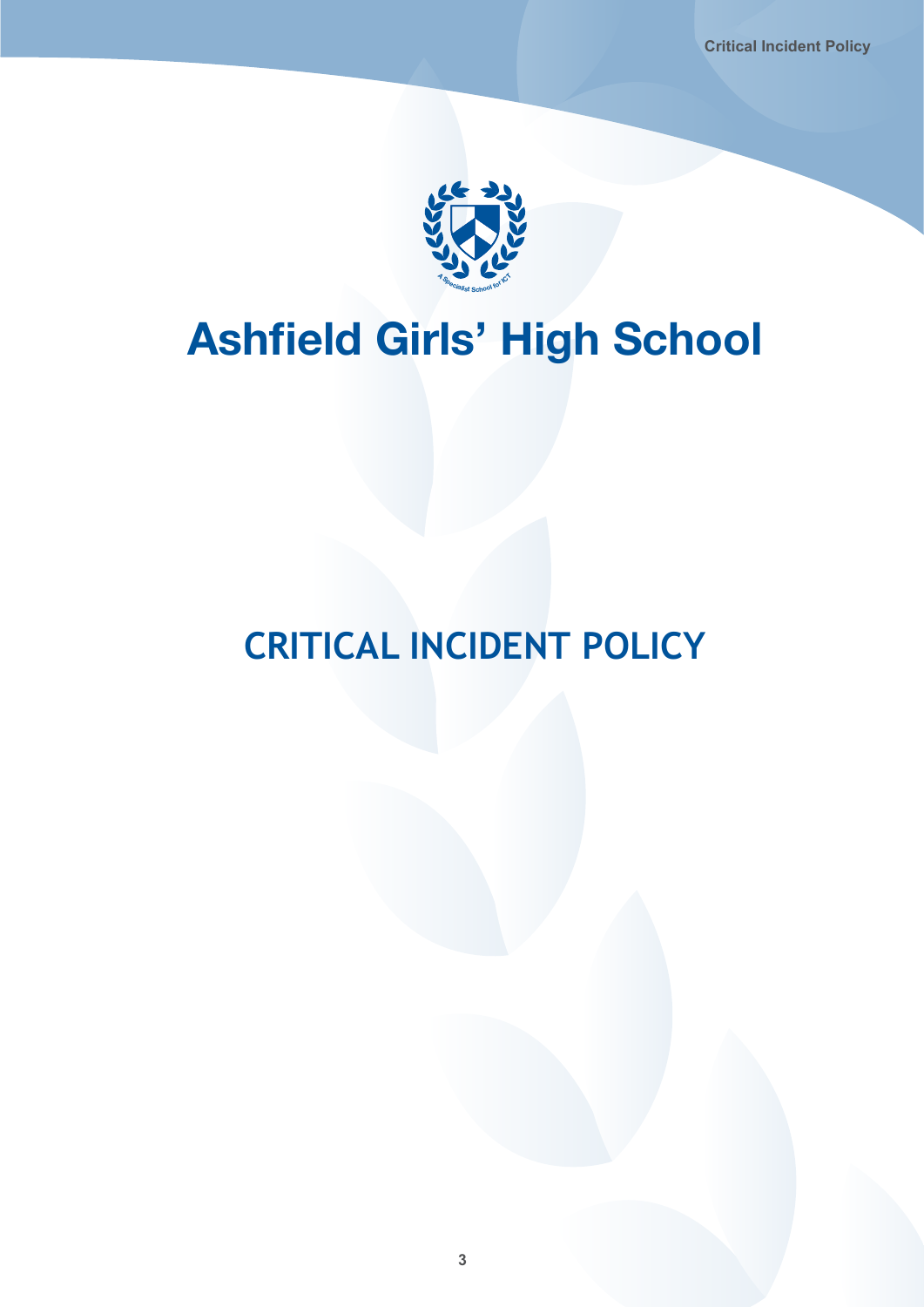# **RATIONALE**

A critical incident can be defined as a sudden, unexpected and tragic event or sequence of events which causes trauma and confusion within a school community and which overwhelms its normal coping mechanism.

It may affect pupils, staff, parents and governors, may relate directly to The safety of the school community or may involve an incident beyond the school premises.

As a critical incident is likely to have a severe impact upon the school, both in the short and long term, our aim is to ensure that school strategies and procedures are in place to protect the physical and emotional wellbeing of every member of the Ashfield Girls' School Community.

The Critical Incident Policy and Plan cannot cover every aspect of recovery from a critical incident.

Occurrences may arise which cannot be foreseen or considered.

The critical incident may occur during the school day, during the evening, during the school holidays or on a school trip.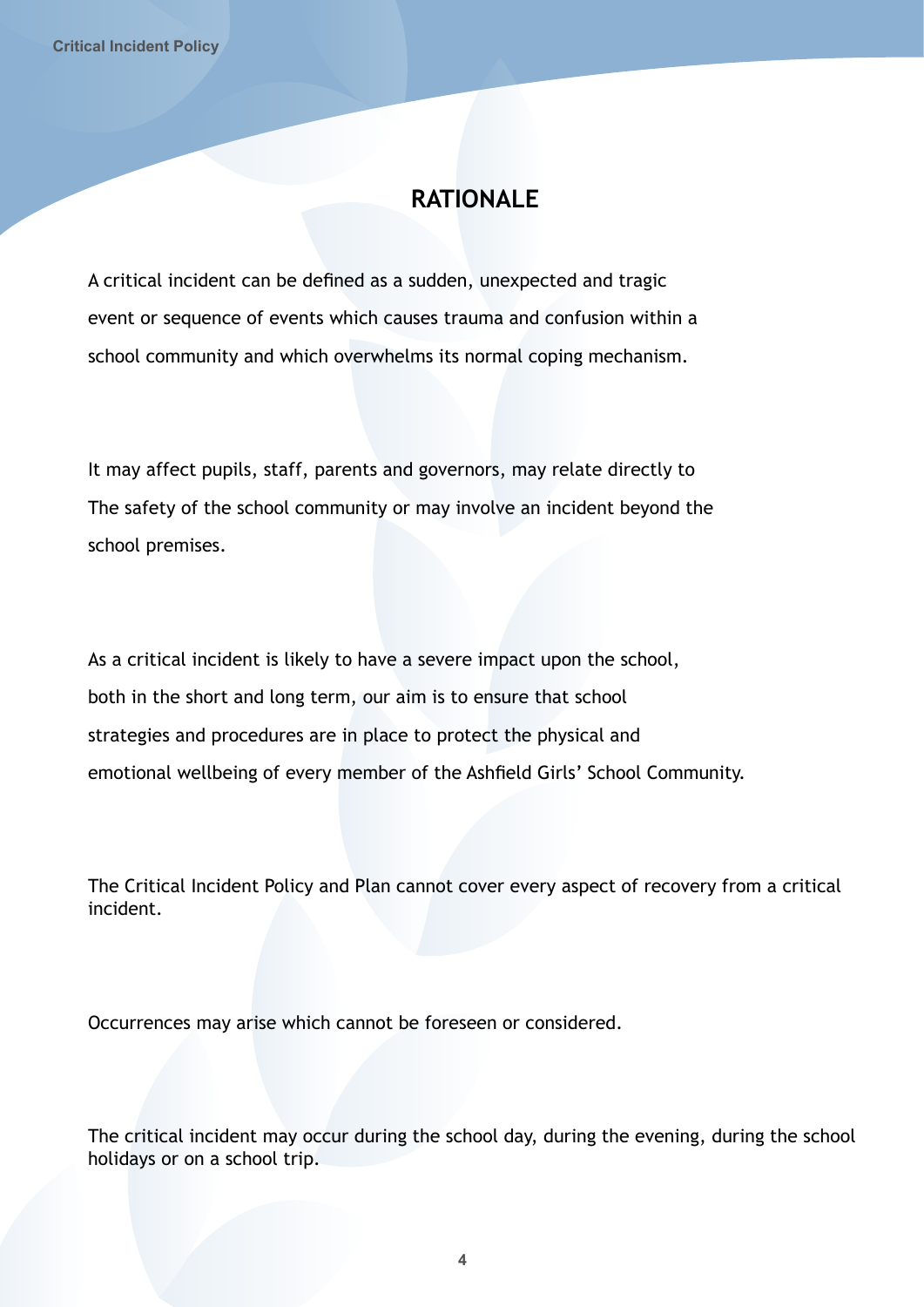It is important that the incident policy is easily understood and swings into action immediately.

**The following must be remembered in relation to the incident policy:**

- **that it is followed as closely as possible;**
- **that designated personnel understand their tasks and are competent to carry them out;**
- **that other people do not take unilateral actions;**
- **that consideration and sensitivity is shown by all;**
- **that pupils, staff and parents are protected from press intrusion;**
- **that normal routines be resumed as soon as possible;**
- **there is a realisation that total recovery may take a long time.**

The Critical Incident Management Team (CIMT) has responsibility for ensuring that procedures are properly addressed at times of high emotion. If the incident involves legal action, a precise response to the incident should be known and is able to be verified by more than one person.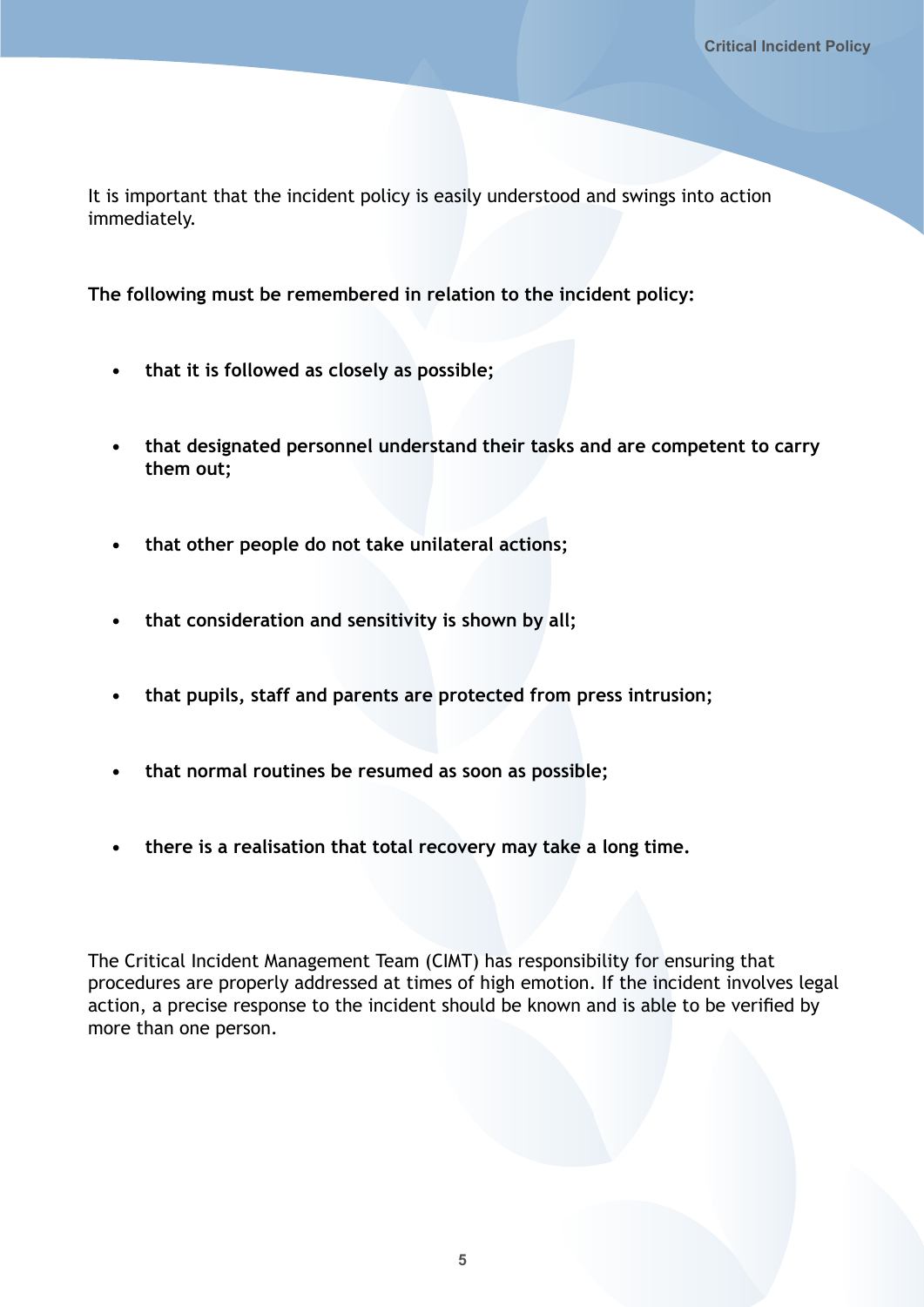# **Aims of the Critical Incidents Policy**

- 1. To maintain a duty of care
- 2. To minimise educational and administrative disruption within school
- 3. To enable normal working to be resumed in the shortest possible time

# **Objectives**

- To ensure that swift and appropriate action is taken in the case of the school being made aware that a critical incident has occurred
- $\cdot$  To ensure that the welfare of pupils and staff is paramount
- · To ensure that the school responds in a sensitive, consistent and effective manner which reduces confusion, panic and extreme emotion
- To have in place a Critical Incident Management Team, the membership of which is known to all relevant parties (see Appendix 1)
- · To have in place a Critical Incident Management Plan, the details of which are familiar to all relevant parties (see Appendix 2)
- $\cdot$  To maintain normality, as far as possible, in parts of the school which are not affected and to restore normality as soon as possible to the parts which are affected
- To have immediate access to all relevant contact details (including outside agencies)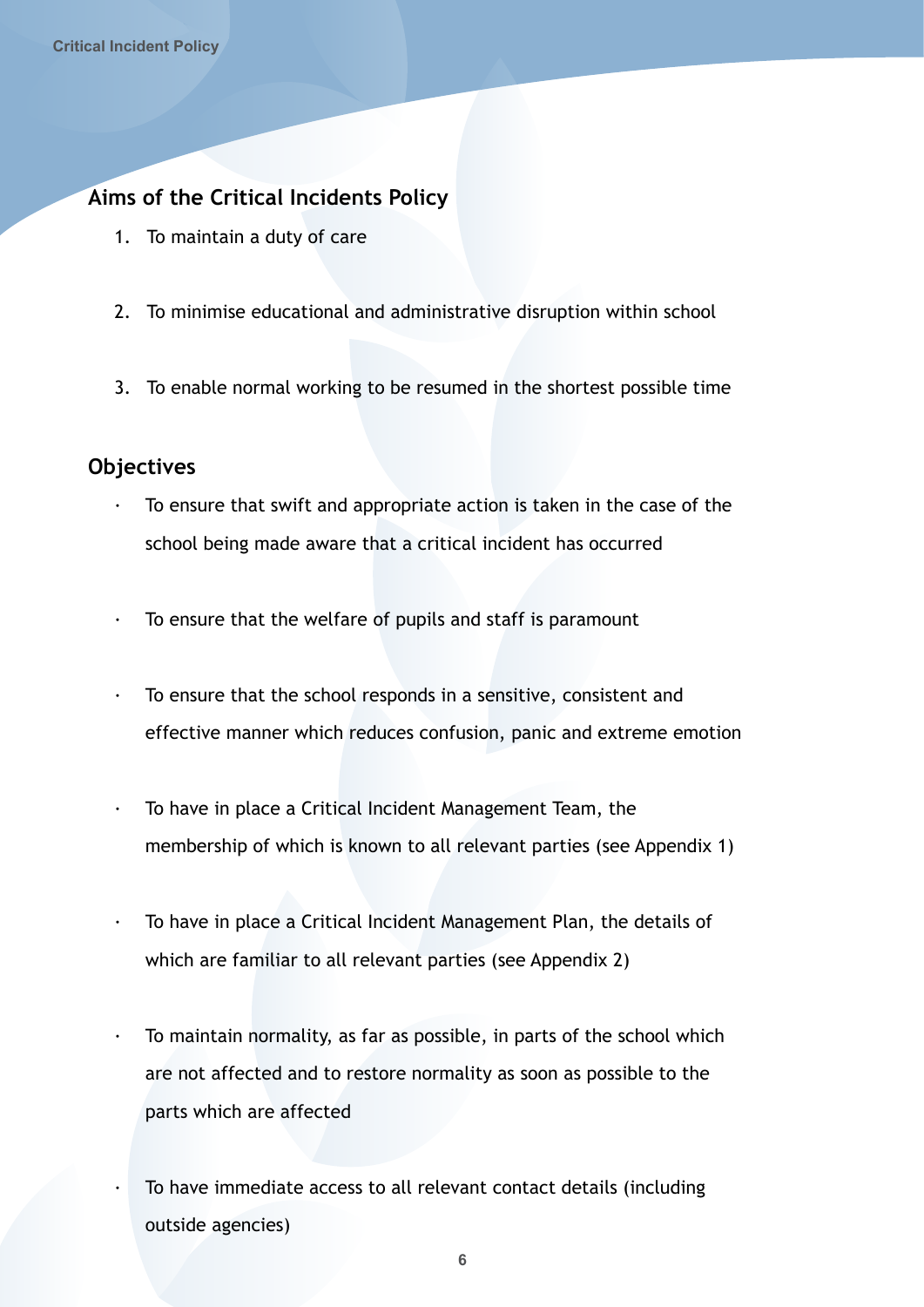$\cdot$  To offer sensitive, non-intrusive support in the short and medium term to all those affected directly or indirectly by the incident

# **EXAMPLES OF CRITICAL INCIDENTS**

A critical incident is likely to involve death or serious injury to one or more members of the school community and, or, their families either at school, journeying to or from school, participating in a school related activity, at home or in some other context.

e.g. In School:

- · The death of a student or member of staff through natural causes
- · An accident involving a student or member of staff
- $\cdot$  A deliberate act of violence such as knifing or the use of a firearm
- · A school fire , flood or an explosion in a laboratory e.g. Out of School:
- · Deaths or injuries through accidents
- **Suicide**
- · Civil disturbance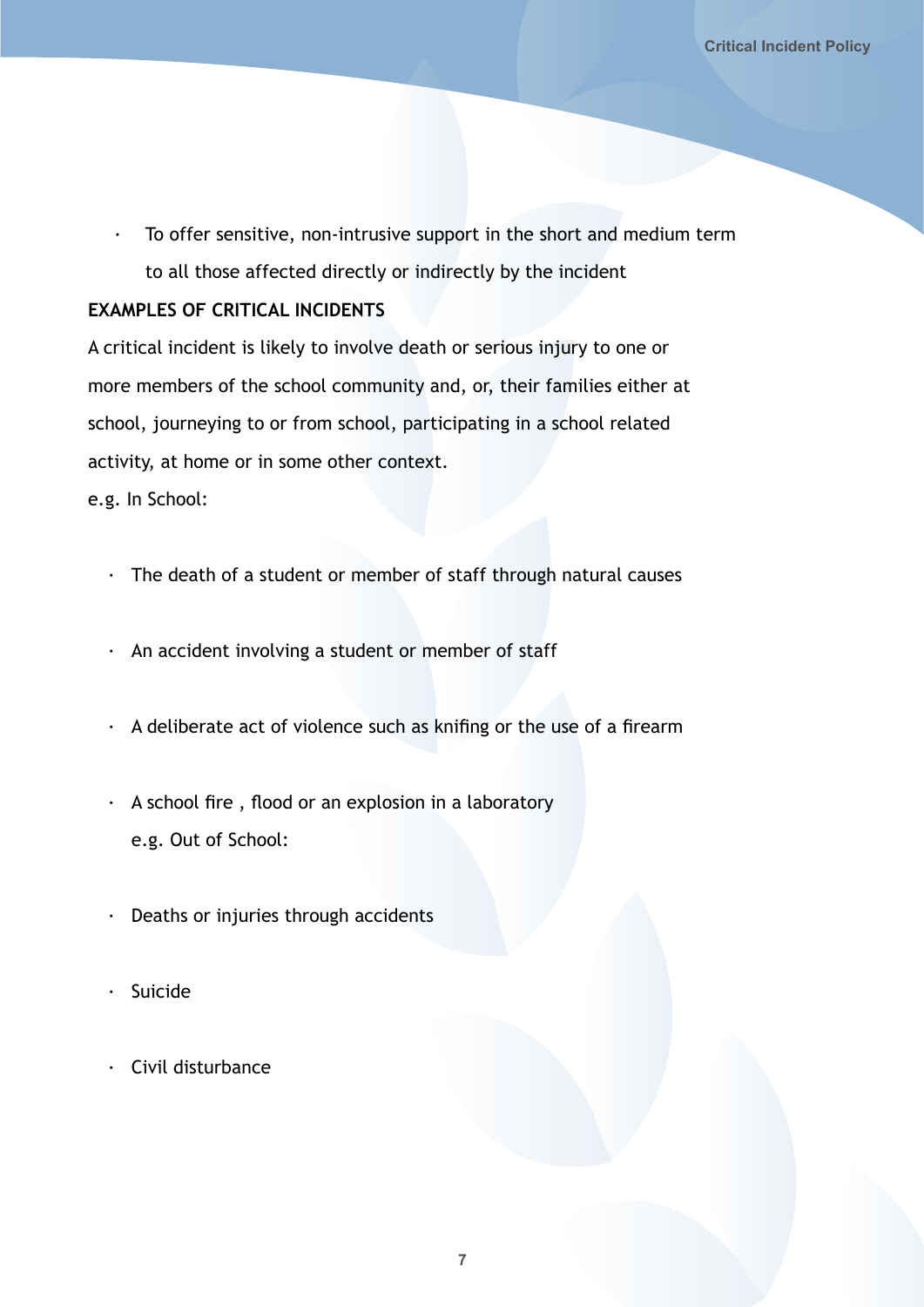# **GUIDELINES FOR MANAGING A CRITICAL INCIDENT**

- $\triangleright$  The Principal will take charge of the school's response.
- $\triangleright$  In the case of the Principal being unavailable, the members of the Critical Incident Management Team (CIMT) will take charge.
- $\triangleright$  The Principal's office will be the central liaison point
- $\triangleright$  The CIMT will assess immediate practical needs
- $\triangleright$  The CIMT will contact next of kin of those directly involved if required
- $\triangleright$  A short simple statement of facts will be prepared by the Principal (see Appendix 3)
- $\triangleright$  All contacts from the media will be dealt with by the Principal
- $\triangleright$  Secretarial staff taking incoming calls will use a statement agreed by the CIMT
- $\triangleright$  When necessary, all members of staff will be informed and will be guided in relation to informing pupils
- $\triangleright$  The CIMT will determine the involvement of parents if appropriate
- $\triangleright$  Short and long term support will be offered to those affected
- $\triangleright$  There will be an evaluation of the way in which the incident was managed (see Appendix 4)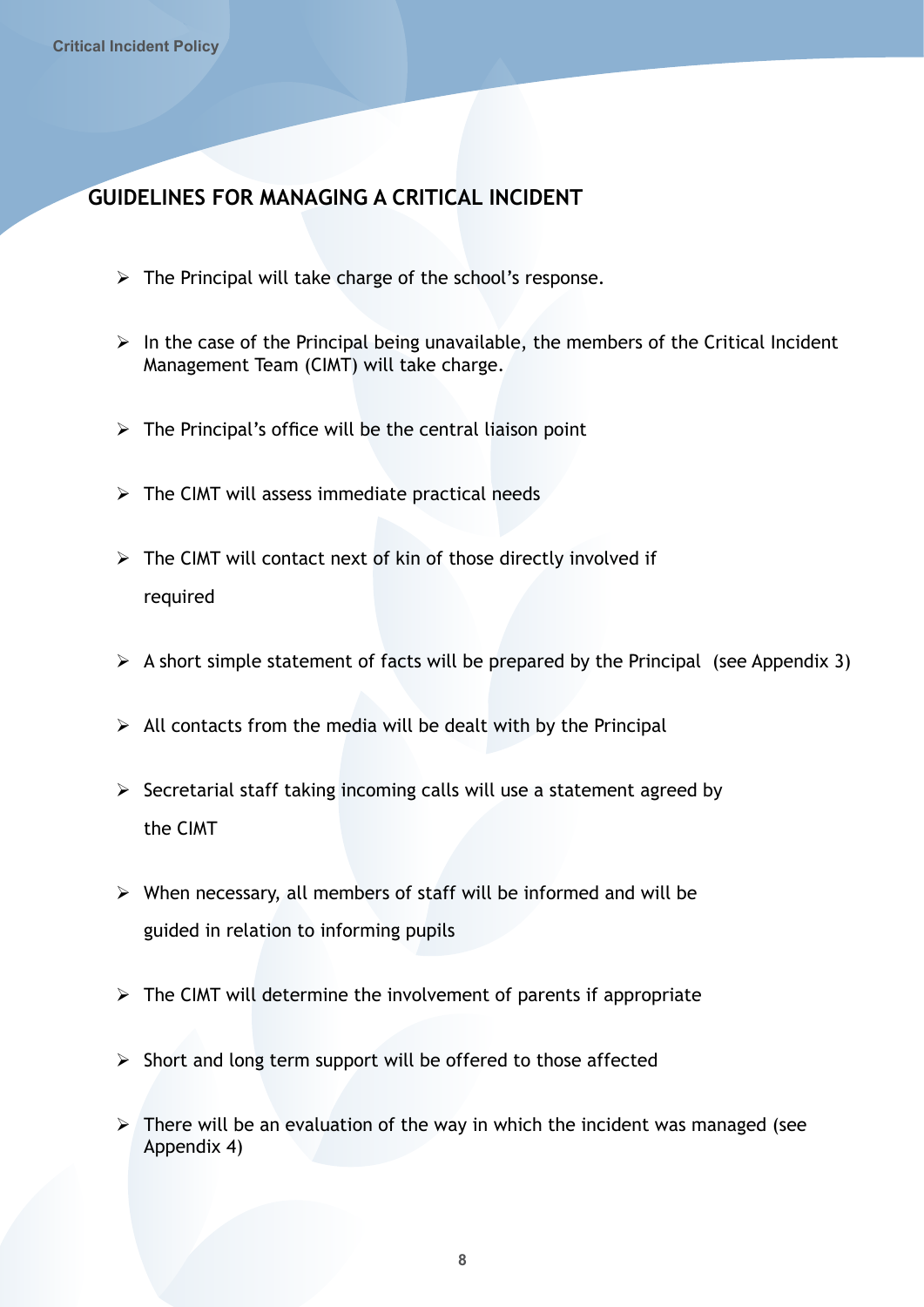# **MEMBERS OF THE CRITICAL INCIDENT MANAGEMENT TEAM**

Principal(acting) – Mr P McClintock

Vice-Principal (acting)- Mrs J sharpe

Head of Pastoral – Miss J Friar

Assistant Vice-Principals –

| $\triangleright$ Ms T Rossborough | $\triangleright$ Miss D Dunlop |
|-----------------------------------|--------------------------------|
|                                   |                                |

 $\triangleright$  Mrs P Doak

→ Mrs C Hoey → Mrs L Christy

Nurse – Mrs N Williamson

Principal's Personal Secretary – Mrs L Snowden

Chair of Board of Governors – Mr M.Frew (or any other board member in his absence)

Other members of staff may be co-opted members of the CIMT as and when required. One/two members of staff may be asked to take responsibility for the normal running of the school whilst the CIMT is engaged in dealing with an incident.)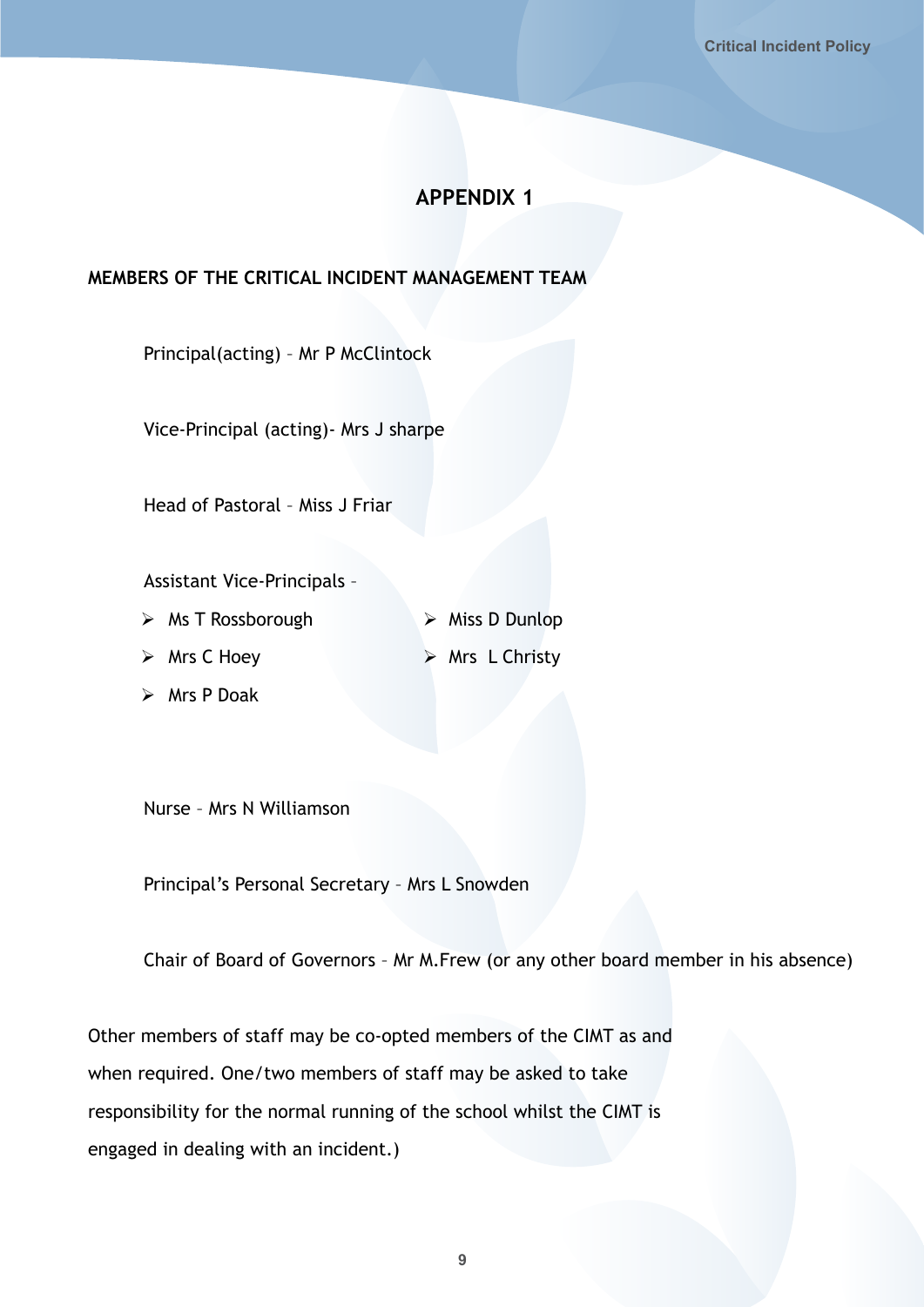# **CRITICAL INCIDENT MANAGEMENT PLAN**

# **In the Event of a Critical Incident:**

# **Initial Response**

- $\cdot$  The Principal should be contacted first (if not available the Vice Principal)
- · The Principal (or Vice Principal) should seek to clarify from relevant sources the nature and circumstances of the incident
- · The CIMT will meet at the earliest opportunity and agree on procedures for managing the critical incident (See Appendix 4)
- $\cdot$  If the incident is on site, health and safety measures will be put in place and the emergency services contacted

# **Longer Term Issues**

- School structures and routines will be re-established
- · Supportive strategies for pupils and staff will be implemented
- $\cdot$  There will be ongoing contact with parents
- · Actions taken will be reviewed and policies amended if appropriate
- · The PSE and pastoral programmes will be reviewed
- Staff will be mindful of anniversaries and other special dates

**The use of appropriate outside agencies is crucial to providing long term support as is the use of appropriately trained members of staff who are known to those in need of help.**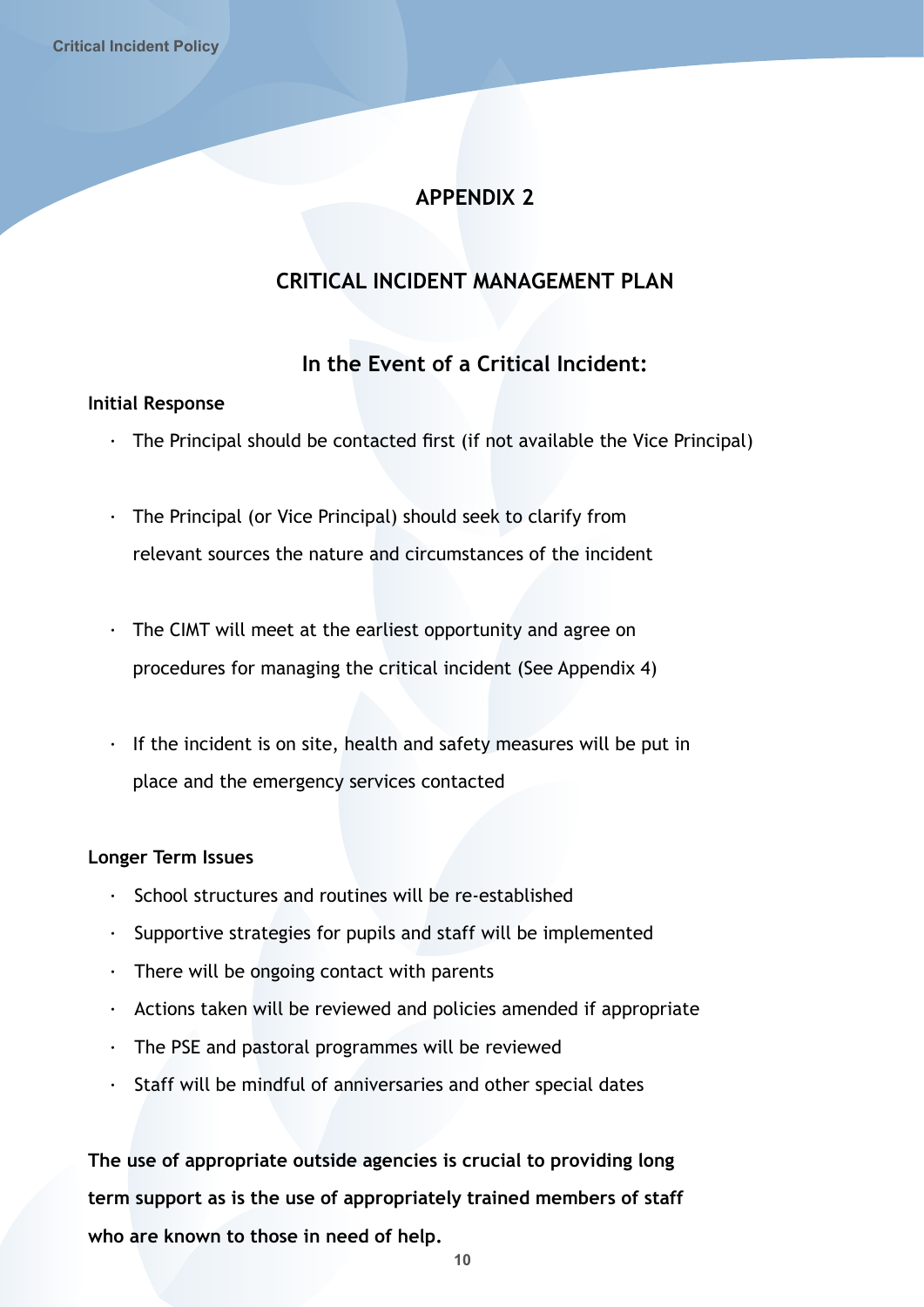# **Preventative Strategies**

- · Regular review of relevant policies e.g. Child Protection, Health and Safety
- · First Aid training
- · Fire Drills
- · PSE Programme

# ·**All members of the critical incident management team must:**

- $\triangleright$  have a copy of the Critical Incident Kit and Policy at home and at school
- $\triangleright$  be aware of the roles of each part of the plan to enable the school to react swiftly and accordingly
- $\triangleright$  have contact numbers of each other for 24 hour contact
- $\triangleright$  in the event of a school trip /visit, have access to a list of names for staff and pupils.
- $\triangleright$  will have a register of emergency services

and relevant outside agencies

- Relevant members of the secretarial staff will have a register of emergency services and relevant outside agencies
- Emergency evacuation drills are familiar to all members of the school community and practiced regularly. (see Appendix 5)
- · Opportunities to explore sensitive issues such as tragedy and death will be built into the PSE and pastoral programmes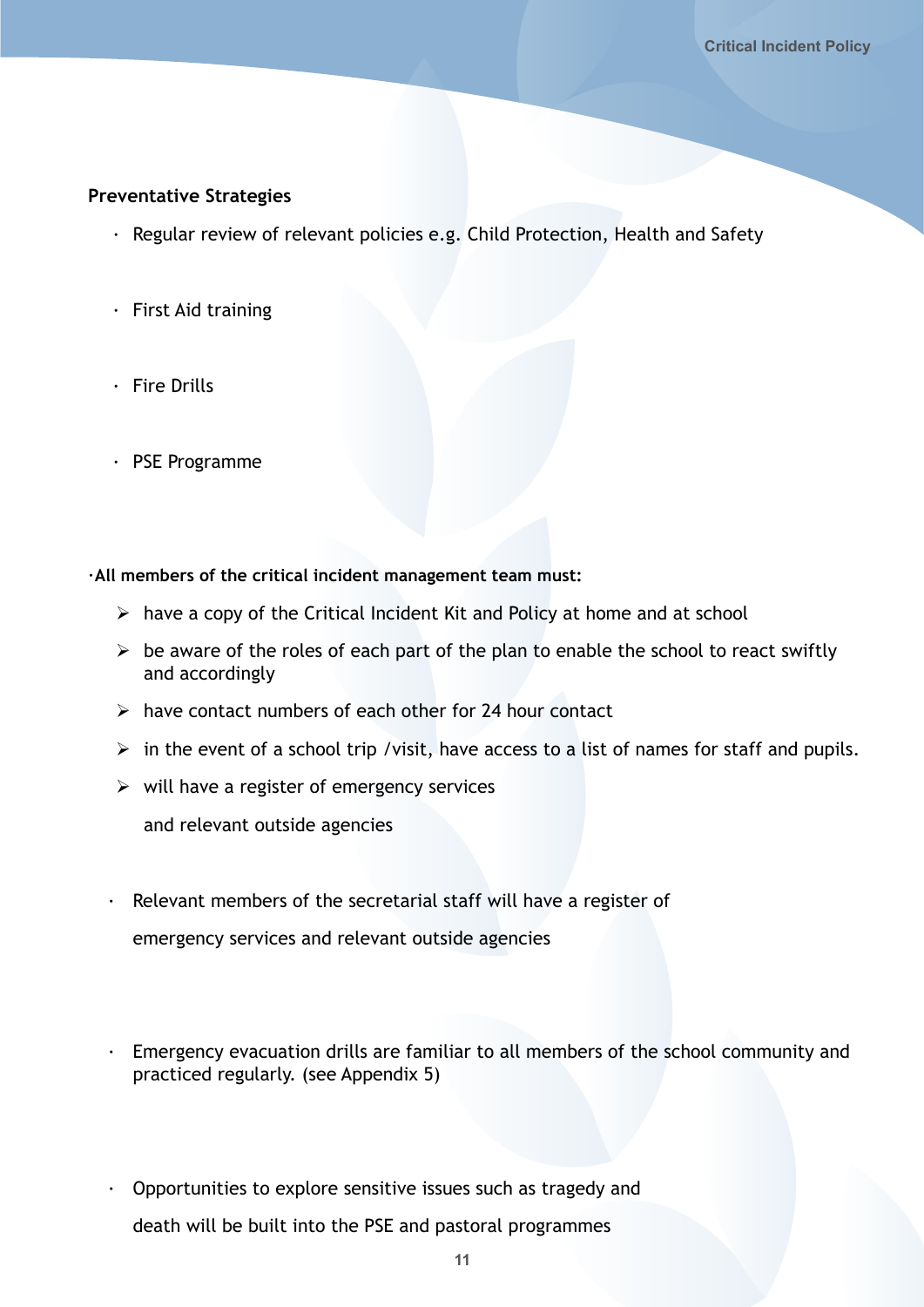# SAMPLE ANNOUNCEMENTS

# **After a known fatality…**

We are taking this time to think about ………………………………………………, a Year 12 who died last night in a road traffic accident. ……………………………………… was travelling with her family to …………………………………… We do not know any details about the accident at this time except that the rest of the family is safe and no one is injured seriously. ……………………………..'s funeral is being held at ………………………… on ……………………………… A funeral is a special time to remember a person who has died. The school will let your families know about the specific time and address of the funeral in a written note which will be sent home tomorrow. Let's take a moment of silence to think of …………………………………………, to remember all the good things about her, and to say goodbye. In our silence we will express our loving thoughts.

# **After a suspected suicide…**

A tragedy has happened. …………………………………………, a Year 8 pupil, has died suddenly. Details of ………………………………….'s premature death will not be released to protect the privacy of family members. You will be given information about funeral arrangements as soon as possible. This kind of tragic news is hard to accept. You may experience many feelings within the next few days. Everyone deals with loss differently. It is important to respect the way others grieve. Counsellors are available in ………………………...... Feel free to arrange to go and talk to the counsellors. They want to listen to your feelings and concerns.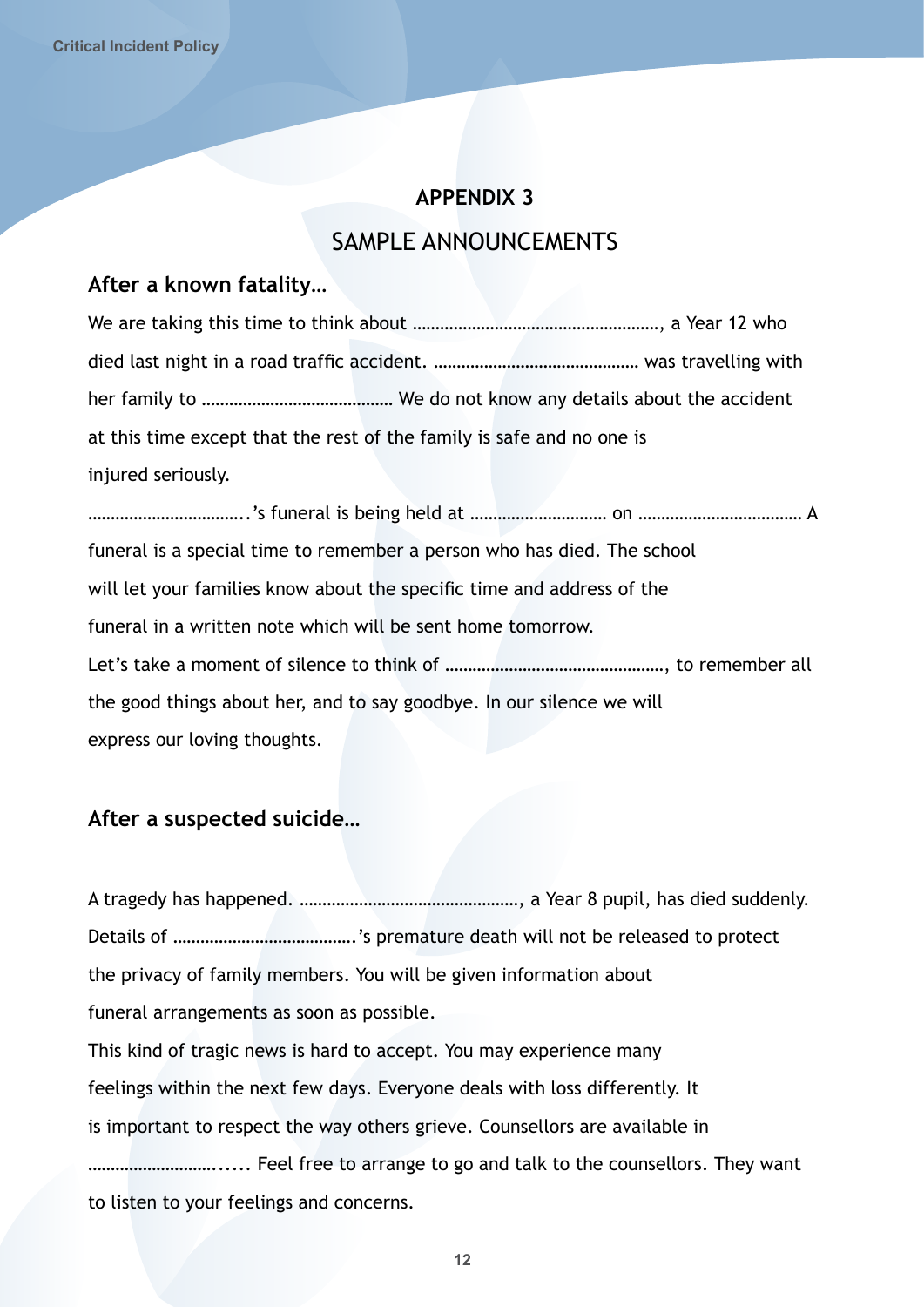# **Sample Press Release 1**

Date

School grieves sudden death of pupil

As reported by the PSNI, a pupil at ……………………………………………………. School died tragically on …………………………. The circumstances of …………………………………'s death are not known at this time and an investigation is currently ongoing. This is a tragic loss to ………………………………….'s family and to our school community. To assist in supporting our staff and pupils through this time of grief, additional trained staff from the ELB's Critical Incident Response Team have been assigned to the school to provide support. A letter has been sent by the school to parents, informing them of this incident and providing information on the support services available through the school.

A special assembly to remember ………………………………… has been arranged for Contact: …………………………… Principal, ………………………………… School at ………………………………………………………

……………………………………………………………….

**PRO FORMA LETTER (for parents)**

'With great regret, we have learnt of the death/deaths of .........……….............. and we extend our deepest sympathy to the family circle.

# **PREPARED STATEMENT FOR MEDIA**

We are sorry to learn of the tragic……………………………….of

……………………………….…………………………….……………………………….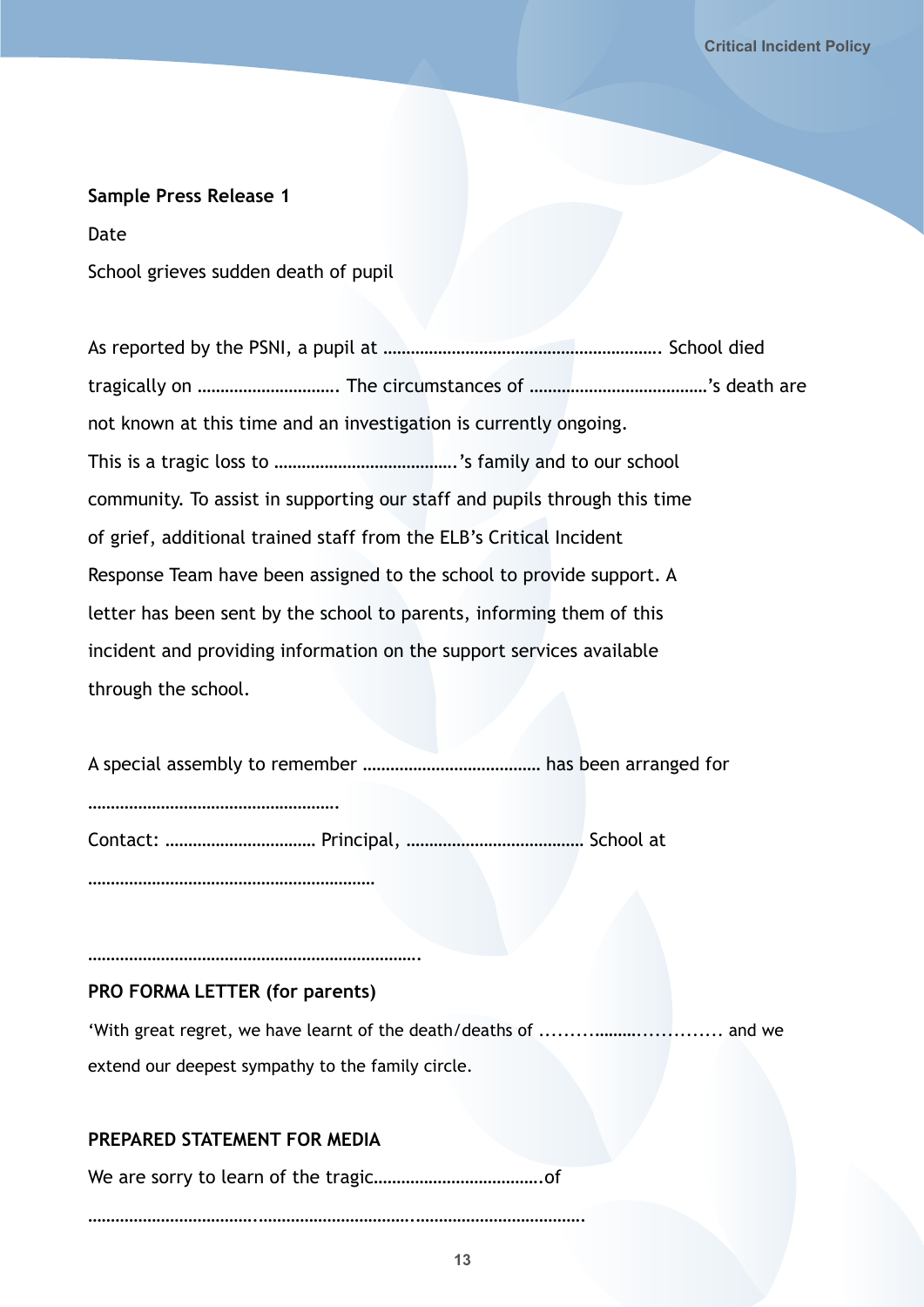We hope at this time the school would be given the privacy needed to support our pupils at this difficult time, etc NB: If the Principal wishes to comment about the pupil, they may want to gain permission from the family to include: Sporting achievements Musical talents Academic success Personal attributes

# **SAMPLE LETTER TO ALL PARENTS**

Date:

Dear Parent/ Carer

It is with great sadness that I have to tell you of the sudden death of NAME, (a pupil in Year ........../ a Year ........... Teacher/ Learning Support Assistant, etc). The children were told this morning by their class teacher/ Principal at assembly.

NAME died of (an asthma attack, meningitis etc) and the children have been assured this is something that does not happen very often. Your child may or may not want to talk about it but it is likely that he/ she will need extra love and support from you in the days ahead. This does not mean that anything is wrong with him/ her. It only means that this traumatic event has been too powerful for him/ her to deal with on his/ her own. He/ she may be feeling anxious. Take time to listen to your child and try to provide a predictable routine for him/ her at home. Avoid too many absences to start with.

We have enclosed an information leaflet for you which may be useful at

**14**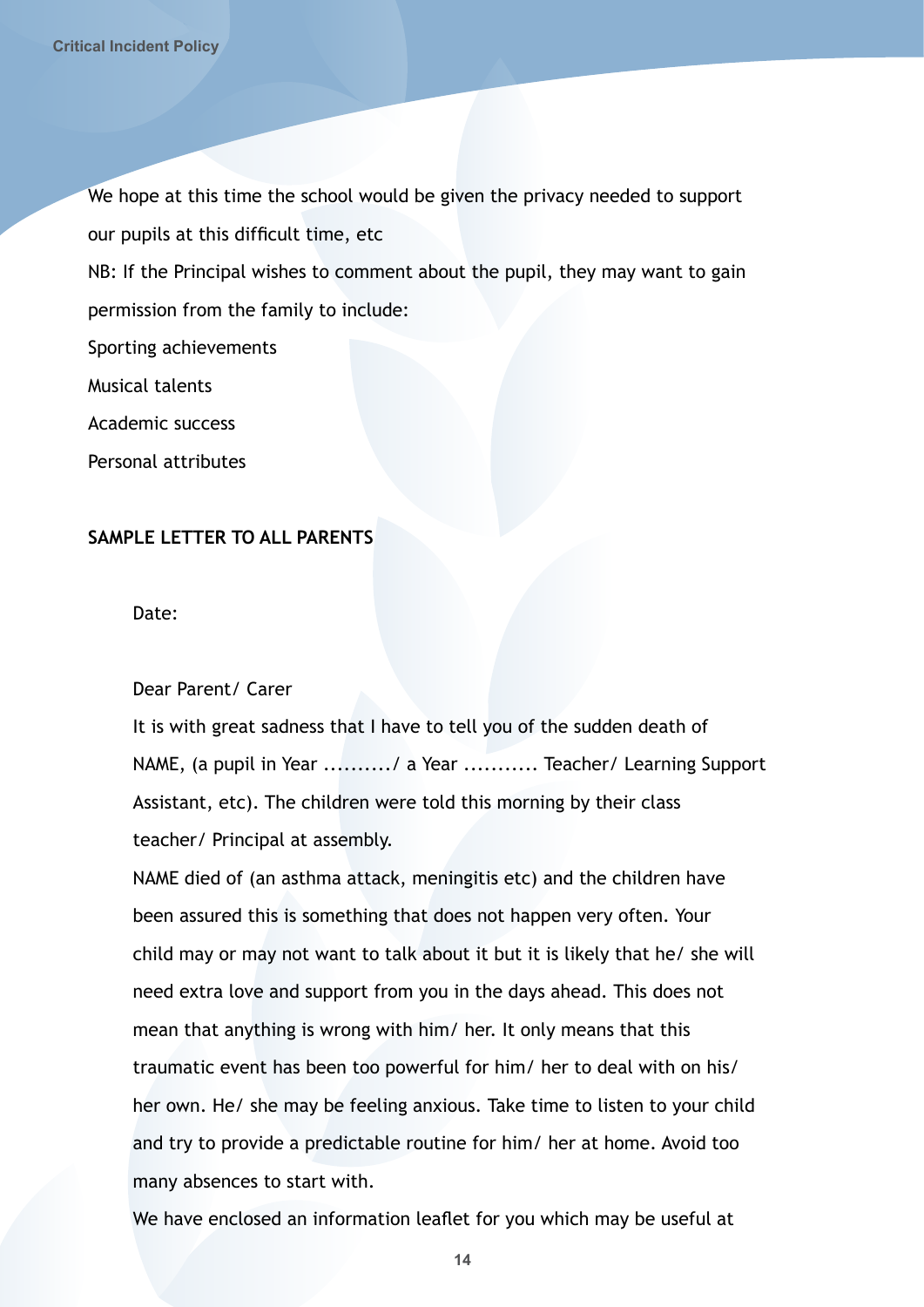this time.

Trained staff from the EANI's Critical Incident Response Team are helping to support us through this difficult time. It is sometimes necessary for a member of the team to speak to a class or individual pupils who may be distressed. He/ she will be guided by the Principal/ class teacher in this. If you do not wish your child to receive such support from the team please contact us immediately.

We are deeply saddened by this great loss but are trying, for the children's sake, to keep the school environment as normal as possible. Our thoughts are with NAME's family at this tragic time and the school community sends them sincerest sympathy and support.

NAME's funeral is on DAY/ DATE at TIME am/pm at (Name of Church or Crematorium). We are in touch with the family regarding their wishes for the school's representation at the Service.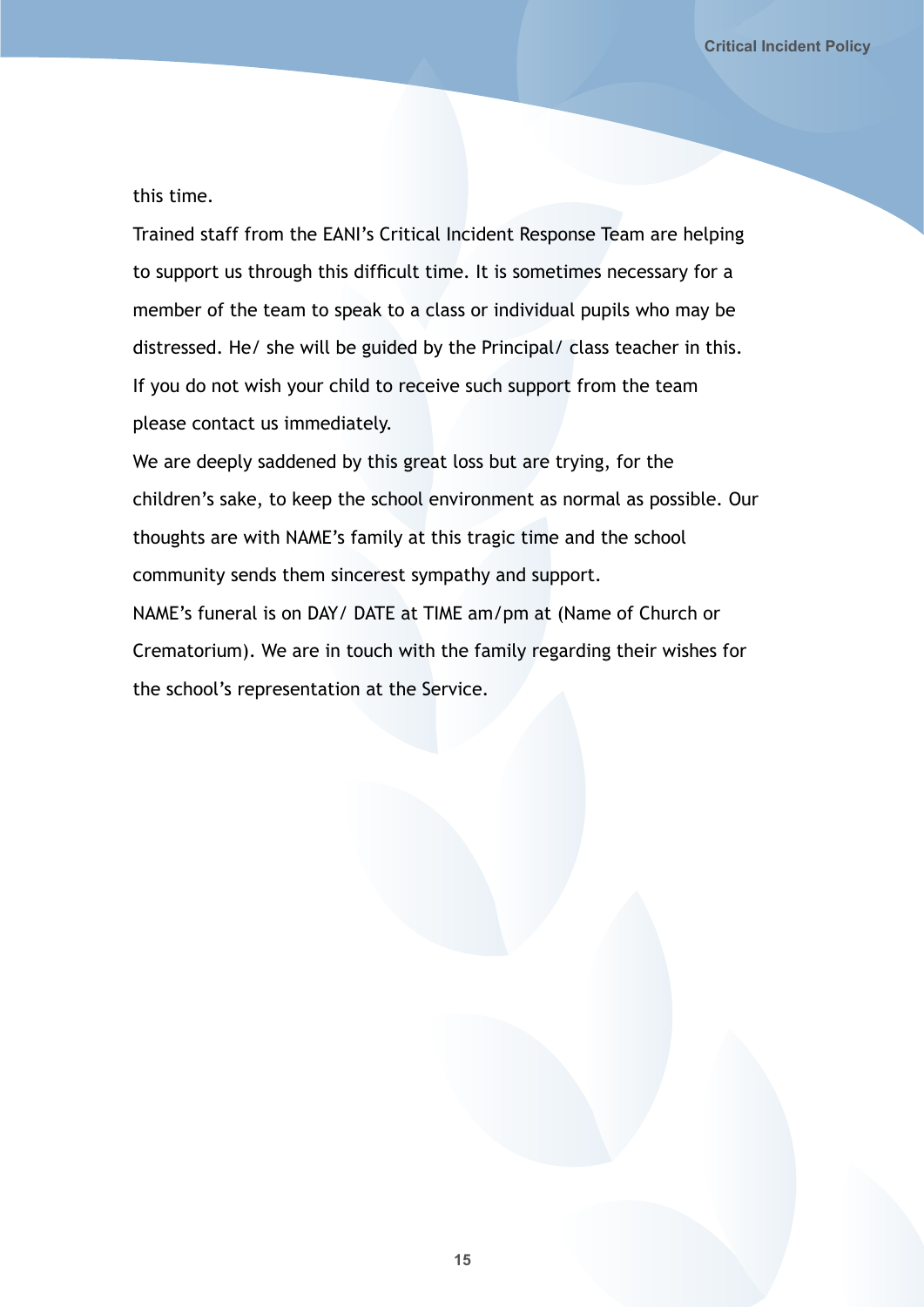# **Procedures for Critical Incident Management - Key Roles**

# **Principal and / a Vice Principal**

- $\Box$  Seeks clarification
- $\Box$  Calls emergency services if appropriate
- $\Box$  Summons the CIMT to inform of incident
- $\Box$  Prepares relevant statements/letters for the media, parents, pupils and office staff
- $\Box$  Convenes and informs staff Assistant + Vice-Principals (cover) Miss D Dunlop
- $\Box$  Contacts the Boys' School

# **Head of Pastoral**

- $\Box$  Contacts external agencies EANI / social services / consulting
- $\Box$  Contacts relevant parents
- $\Box$  Supports the physical and emotional wellbeing of pupils
- $\Box$  Arranges staff line if necessary  $\alpha$  appropriate

# **Assistant Vice-Principal (Miss D Dunlop)**

 $\Box$  Arranges staff cover if necessary  $\alpha$  appropriate

# **Assistant Vice-Principal (Mrs P Doak )**

- $\Box$  Liaise with Facilities Manager to ensure access for essential personnel
- $\Box$  Ensure health and safety measures are in place

### **Office Manager**

- $\Box$  Ensures phone lines are operative and all office staff available
- $\Box$  Ensures office staff do not vary from the script

#### **School nurse**

 $\Box$  Liaise with school first aiders to offer first aid as appropriate

# **Other Assistant Vice-Principal**

Mrs L Christy

Ms T Rossborough

Mrs C Hoey

Manages the daily arrangements of the school, website / texts to parents / and school information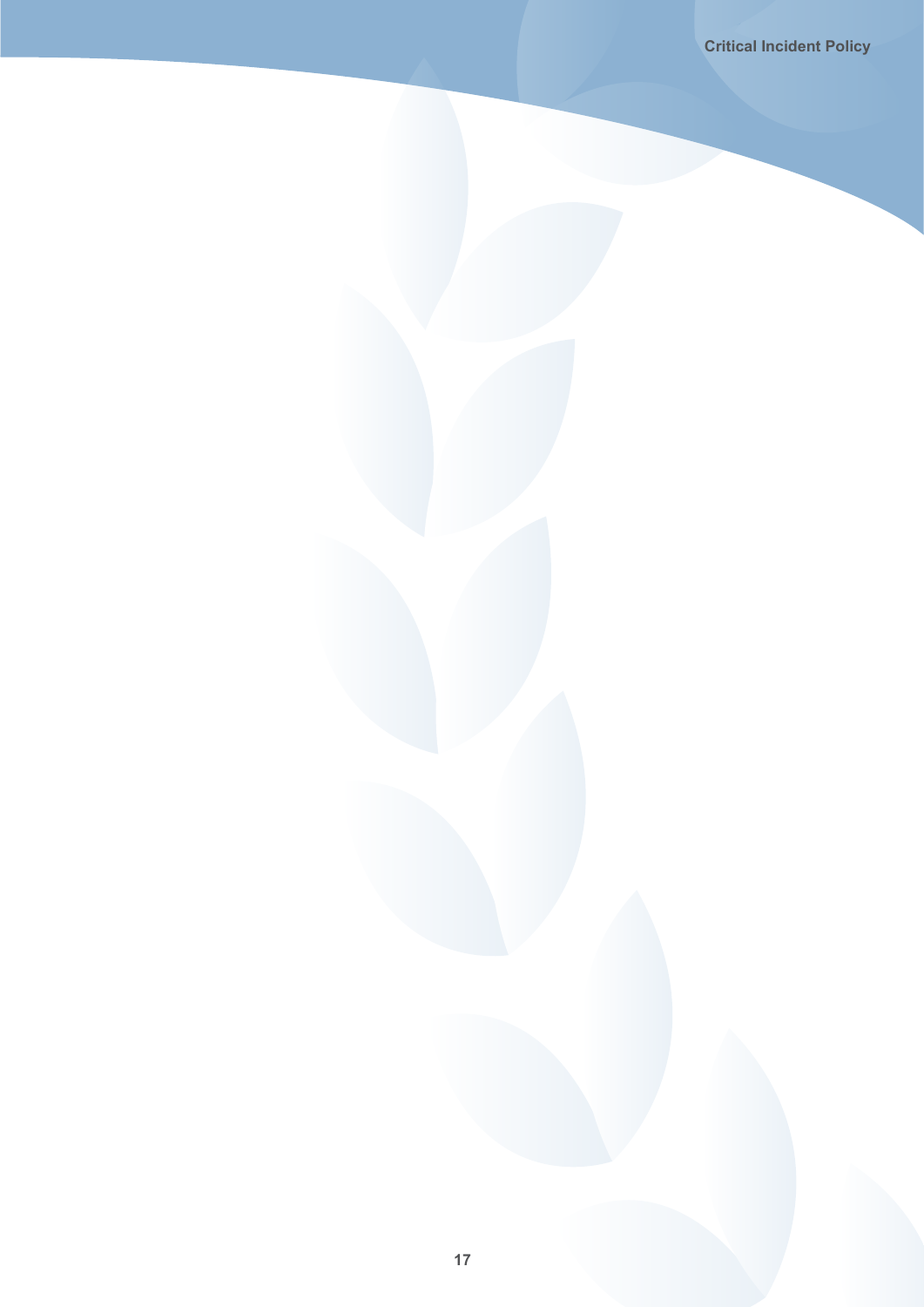**18**